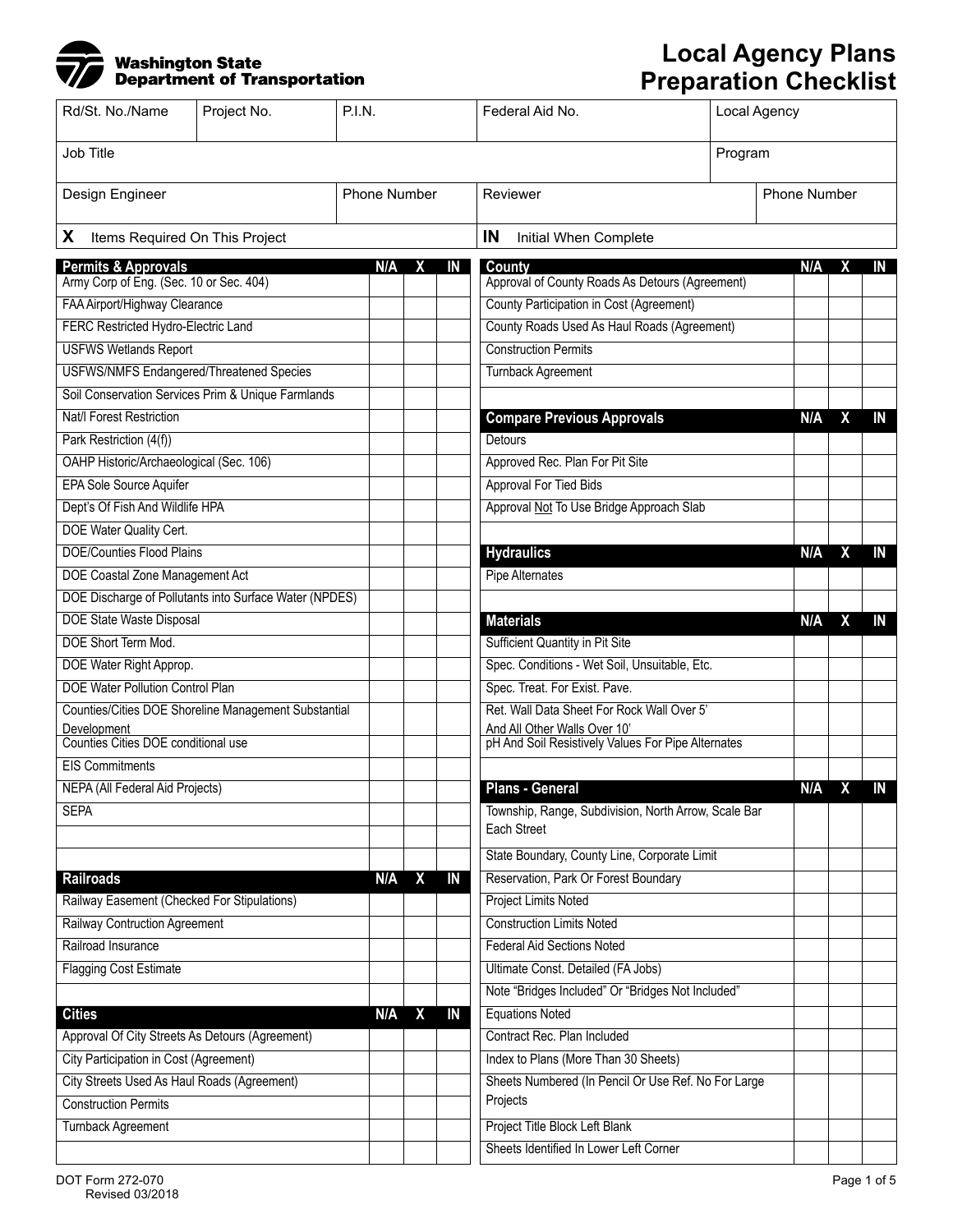| Job Title                                                                     | Project No.                 |                  |    |                                                            |  |     |   |    |
|-------------------------------------------------------------------------------|-----------------------------|------------------|----|------------------------------------------------------------|--|-----|---|----|
| X.<br>Items Required On This Project                                          | IN<br>Initial When Complete |                  |    |                                                            |  |     |   |    |
|                                                                               | N/A                         | X                | IN | <b>Roadway Sections</b>                                    |  | N/A | X | IN |
| Plans - General (continued)<br>Sheet Titles In Ink In Lower Right Title Block |                             |                  |    | <b>Label Sections</b>                                      |  |     |   |    |
| Local Agencies Seals & Signatures                                             |                             |                  |    | Sta Limits For Each Sec-Entire Length Of Each Roadway      |  |     |   |    |
| <b>Consultant Signatures &amp; Seals</b>                                      |                             |                  |    | Must Be Covered                                            |  |     |   |    |
| <b>Consultant Written Consent To Revised Plan</b>                             |                             |                  |    | Check For Overlap And Gaps In Stationing                   |  |     |   |    |
| All Plan Sheets In Proper Order                                               |                             |                  |    | Show Future On F. A. Projects For Future FA Funding        |  |     |   |    |
| Connect. To Existing Streets, Driveways, Etc. (Field Rev.)                    |                             |                  |    | Conformance With Soils Report                              |  |     |   |    |
| No Combination Of Ink And Pencil On Same Sheet                                |                             |                  |    | <b>Conformance With Design Report</b>                      |  |     |   |    |
| Plan Symbols In Accord. Chapter 5 - Legend                                    |                             |                  |    | <b>Guardrail Widening Details</b>                          |  |     |   |    |
| Min. Lettering Height 1/8" On Full Size Sheet                                 |                             |                  |    | <b>Shoulder Dressing Details</b>                           |  |     |   |    |
|                                                                               |                             |                  |    | <b>Slope Rounding Details</b>                              |  |     |   |    |
| <b>Vicinity Map</b>                                                           | N/A                         | $\boldsymbol{X}$ | IN | Broken Back Subgrade Shoulder Detail                       |  |     |   |    |
| Reasonable Scale To Show The Project                                          |                             |                  |    | <b>ACP</b> planing detail                                  |  |     |   |    |
| <b>Project Limits By Milepost And Stationing</b>                              |                             |                  |    | <b>Table For Variable Slopes</b>                           |  |     |   |    |
| <b>Construction Limits By Milepost And Stationing</b>                         |                             |                  |    | <b>Legend All Sheets</b>                                   |  |     |   |    |
| <b>Equations And Exceptions</b>                                               |                             |                  |    | <b>Reference Notes</b>                                     |  |     |   |    |
| Distance to towns (Rural Projects Only)                                       |                             |                  |    | Note Equations And Exception                               |  |     |   |    |
| Pit, Waste, And Stockpile Sites And Haul Roads                                |                             |                  |    | Lift thickness for ACP and surfacing (Compacted depth)     |  |     |   |    |
| <b>Detour Routes</b>                                                          |                             |                  |    | No "Min." Or "Max." For Surf. And Paving Depth Or Slopes N |  |     |   |    |
| Railroad Lines- IMPORTANT To Show Any In Area                                 |                             |                  |    |                                                            |  |     |   |    |
| If Staged Project, Show Staging For Future FA Funding                         |                             |                  |    | Alignment, R/W, Grading & Existing Features Plan           |  | N/A | X | IN |
| Show Bridge No.                                                               |                             |                  |    | Curve Data, Super Elevation Rates                          |  |     |   |    |
|                                                                               |                             |                  |    | Show Cut And Fill Catch Line                               |  |     |   |    |
| <b>Summary of Quantities</b>                                                  | N/A                         | $\mathbf{x}$     | IN | Monumentation - Protect Existing, Install New              |  |     |   |    |
| All Necessary Groups Per Design Manual                                        |                             |                  |    | Legend Or Reference Note On All Sheet                      |  |     |   |    |
| Separate Groups For Agreement Work                                            |                             |                  |    | Alignment Plan Must Show R/W Centerline                    |  |     |   |    |
| Review For Order, Nomenclature And Standard Number                            |                             |                  |    | (Including R/W Curve Data)                                 |  |     |   |    |
| Look For Unusual And Non-Stand Items - These Need                             |                             |                  |    | And Const. Centerline With Ties If Different               |  |     |   |    |
| Sp. Provs.                                                                    |                             |                  |    | R/W And L/A Must Agree With Approved R/W & L/A Plan        |  |     |   |    |
| Used Std, Tem No. For Std. Item                                               |                             |                  |    | Show RR Alignment And RR R/W                               |  |     |   |    |
| All Items Tabulated                                                           |                             |                  |    | Are Easements And/Or Permits Required                      |  |     |   |    |
| <b>Check Quantities From Plans</b>                                            |                             |                  |    | Show Site Prep. And Demolition Work                        |  |     |   |    |
| Q.A. Items                                                                    |                             |                  |    | All Items To Be Removed Shown                              |  |     |   |    |
|                                                                               |                             |                  |    | <b>Show Fencing</b>                                        |  |     |   |    |
| <b>Roadway Sections</b>                                                       | $N/A$ $X$                   |                  | IN | Show Guardrail (Or Paving Plan)                            |  |     |   |    |
| Mainline                                                                      |                             |                  |    |                                                            |  |     |   |    |
| Ramps                                                                         |                             |                  |    | <b>Quantity Tabulations</b>                                |  | N/A | X | IN |
| Frontage Roads                                                                |                             |                  |    | Same Order And Nomenclature As On Summary                  |  |     |   |    |
| City/County roads at intersections                                            |                             |                  |    | Of Quantities                                              |  |     |   |    |
| Road Approaches                                                               |                             |                  |    | Items Required On Q-tab Per Design Manual                  |  |     |   |    |
| Detours                                                                       |                             |                  |    | Round Off Quantities Per Design Manual                     |  |     |   |    |
| Trails                                                                        |                             |                  |    | Correct Totals (Sheet And Project)                         |  |     |   |    |
| <b>Bridge Approach Slab</b>                                                   |                             |                  |    | <b>Transfer Project Totals To Summary Of Quantities</b>    |  |     |   |    |
| Bridge                                                                        |                             |                  |    | Guide Post Color And Reflector Type Indicated              |  |     |   |    |
|                                                                               |                             |                  |    | T-2 Raised Pave. Mark. Color Indicated                     |  |     |   |    |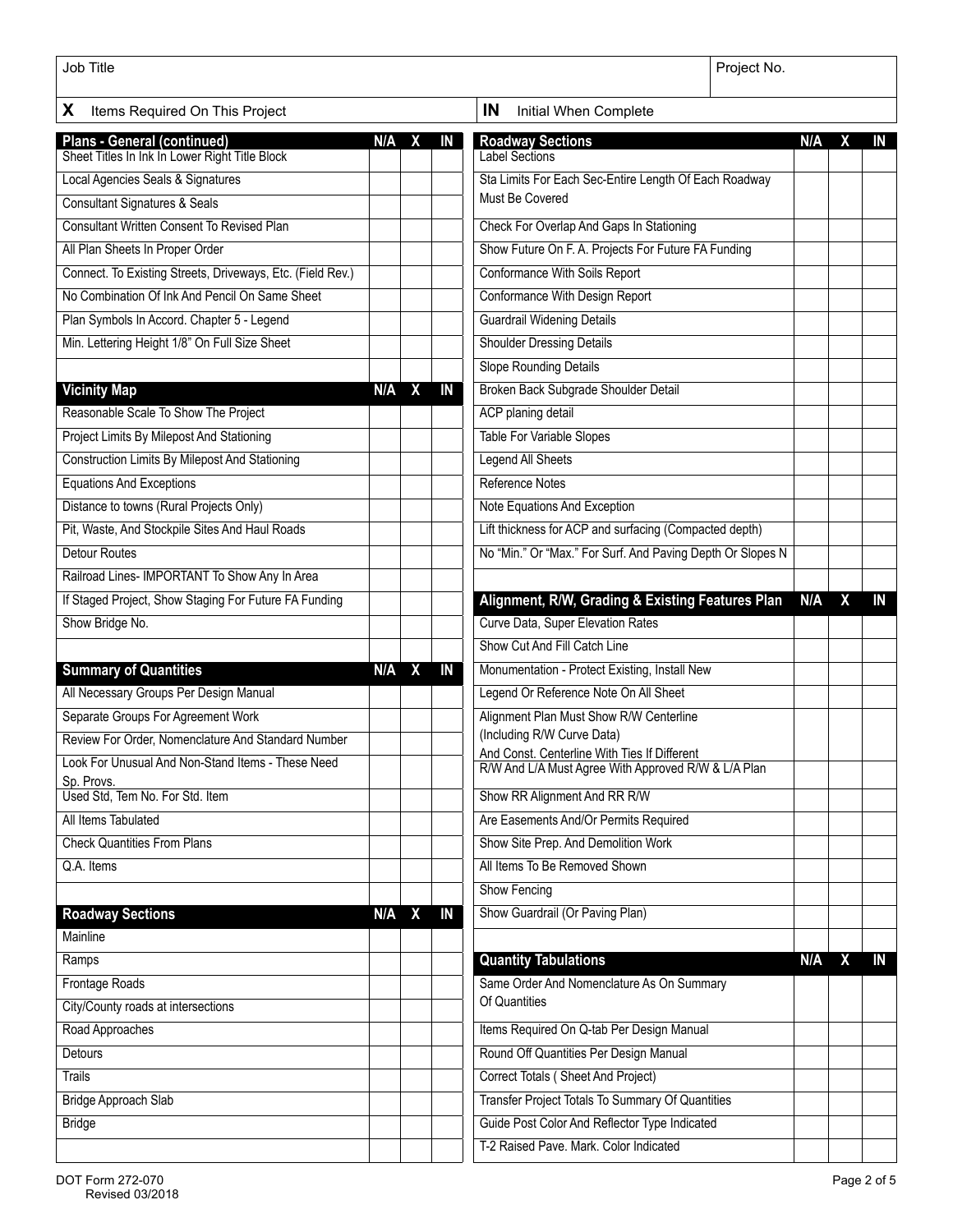| Job Title                                               | Project No. |                             |    |                                                                                             |     |                         |    |  |
|---------------------------------------------------------|-------------|-----------------------------|----|---------------------------------------------------------------------------------------------|-----|-------------------------|----|--|
| X<br>Items Required On This Project                     |             | IN<br>Initial When Complete |    |                                                                                             |     |                         |    |  |
| <b>Quantity Tabulations (continued)</b>                 | N/A         | X                           | IN | <b>Structure Notes (continued)</b>                                                          | N/A | X                       | IN |  |
| Traffic Arrow Type Indicated                            |             |                             |    | Note Beveled End Sections                                                                   |     |                         |    |  |
| <b>Agreement Items Denoted</b>                          |             |                             |    | Leave Every 5th Item Column Blank                                                           |     |                         |    |  |
| Plan Sheet Reference Number Filled In                   |             |                             |    | Appropriate Special Provision Referred To In General Notes                                  |     |                         |    |  |
| <b>Stations Agree With Plans</b>                        |             |                             |    | Leave Several Station Lines Blank Between Ref. Sheet Nos.                                   |     |                         |    |  |
| <b>Guardrail Placement Case</b>                         |             |                             |    | <b>Box Culvert Quantities</b>                                                               |     |                         |    |  |
| Radius And G. R. Length For Non-Std. Bends              |             |                             |    |                                                                                             |     |                         |    |  |
| Design "F" Guardrail Terminal Approval By Bridge        |             |                             |    | <b>Drainage Plans and Profiles</b>                                                          | N/A | X                       | IN |  |
| Leave Every 5th Item Column And Station Line Blank      |             |                             |    | Legend Or Reference Note On All Sheets                                                      |     |                         |    |  |
| Appropriate Special Provision Referred To In            |             |                             |    | Need Profiles For Major Culverts And Sewer Systems                                          |     |                         |    |  |
| <b>General Notes</b>                                    |             |                             |    | Conformance With Hydraulics Report                                                          |     |                         |    |  |
|                                                         |             |                             |    | Pipes Over 30" Dia. Need Design Review By Hydraulics                                        |     |                         |    |  |
| <b>Profiles</b>                                         | $N/A$ $X$   |                             | IN | Details Required For Work Not Covered By Standard Plans                                     |     |                         |    |  |
| Mainline                                                |             |                             |    | Show Distance Between Structures (ie. C.B. to C.B.)                                         |     |                         |    |  |
| Ramps                                                   |             |                             |    |                                                                                             |     |                         |    |  |
| <b>Frontage Roads</b>                                   |             |                             |    | <b>Utility Relocations</b>                                                                  | N/A | X                       | IN |  |
| <b>Detours</b>                                          |             |                             |    | Existing Utilities Must Be Shown In Plan                                                    |     |                         |    |  |
| <b>Trails</b>                                           |             |                             |    | Reloc. Costs - Reflect In Below-The-Line Costs                                              |     |                         |    |  |
| Show Equations And Exceptions                           |             |                             |    | Timing Of Work-Address In Provision                                                         |     |                         |    |  |
| Plan/profile Sheets, Stationing Must Be Identical       |             |                             |    | <b>Details</b>                                                                              |     |                         |    |  |
| Coordinate With Roadway Sections And Plans              |             |                             |    |                                                                                             |     |                         |    |  |
| Show Bridges ("Included" Or "Not Included")             |             |                             |    | <b>Channelization and Paving Plan</b>                                                       | N/A | X                       | IN |  |
| Show Quantities Per Design Manual (10 Station Totals)   |             |                             |    | Paving Plan And Road. Sect. Must Agree                                                      |     |                         |    |  |
| Round Off Quantities Per Design Manual                  |             |                             |    | Legend Or Reference Note On All Sheets                                                      |     |                         |    |  |
| <b>Correct Totals To Summary Of Quantities</b>          |             |                             |    | Show Paving Plan For I/C And Intersections                                                  |     |                         |    |  |
| Show Unsuite. Exc. Limits And Excavation Slopes         |             |                             |    | <b>Channelization Detail</b>                                                                |     |                         |    |  |
| Superelevation Diagrams, Match Rates As Shown On        |             |                             |    | Show Guide Posts Especially I/C And Intersections                                           |     |                         |    |  |
| Alignment Plan                                          |             |                             |    | Show Pave. Marking (Optional)                                                               |     |                         |    |  |
| Datum Symbol And Bench Mark Location                    |             |                             |    |                                                                                             |     |                         |    |  |
| Show Road Approach Arrow & Indicate Lt. & Rt.           |             |                             |    |                                                                                             |     |                         |    |  |
|                                                         |             |                             |    | <b>Miscellaneous Details</b>                                                                | N/A | X                       | IN |  |
| <b>Structure Notes</b>                                  | $N/A$ $X$   |                             | IN | Required For Work Not Covered By Standard Plan                                              |     |                         |    |  |
| Order And Nomenclature Of Item As Shown On Summary      |             |                             |    |                                                                                             |     |                         |    |  |
| Of Quantities<br>Round Off Quantities Per Design Manual |             |                             |    | <b>Illumination Plans, Schedules and Details</b><br>Legend Or Reference Notes On All Sheets | N/A | X                       | IN |  |
| Correct Totals (Sheet & Project)                        |             |                             |    | Conflicts With Existing Features, i.e., Utilities, Drainage,                                |     |                         |    |  |
| Transfer Project Totals To Summary Of Quantities        |             |                             |    | & Sidewalks                                                                                 |     |                         |    |  |
| Consistency Between Structure Notes, Plans Profiles,    |             |                             |    | All Work Within R/W Or Construction Permit Area                                             |     |                         |    |  |
| And Spec's                                              |             |                             |    |                                                                                             |     |                         |    |  |
| <b>Agreement Items Noted</b>                            |             |                             |    | <b>Signal Plans, Schedules and Details</b>                                                  | N/A | $\overline{\mathbf{X}}$ | IN |  |
| Steel., Alum., And Conc. Pipe Alter. Provided           |             |                             |    | Legend Or Reference Note On All Sheets                                                      |     |                         |    |  |
| Alternate Treat. For Steel And Alum. Pipe               |             |                             |    | <b>Conflicts With Existing Features</b>                                                     |     |                         |    |  |
| Maximum Height Of Cover Column On Structure Notes In    |             |                             |    | Traffic Signal Approval/Permit No                                                           |     |                         |    |  |
| Pencil, Or Separate Level In Cad Files                  |             |                             |    | All Work Within R/W Or Construction Permit Areas                                            |     |                         |    |  |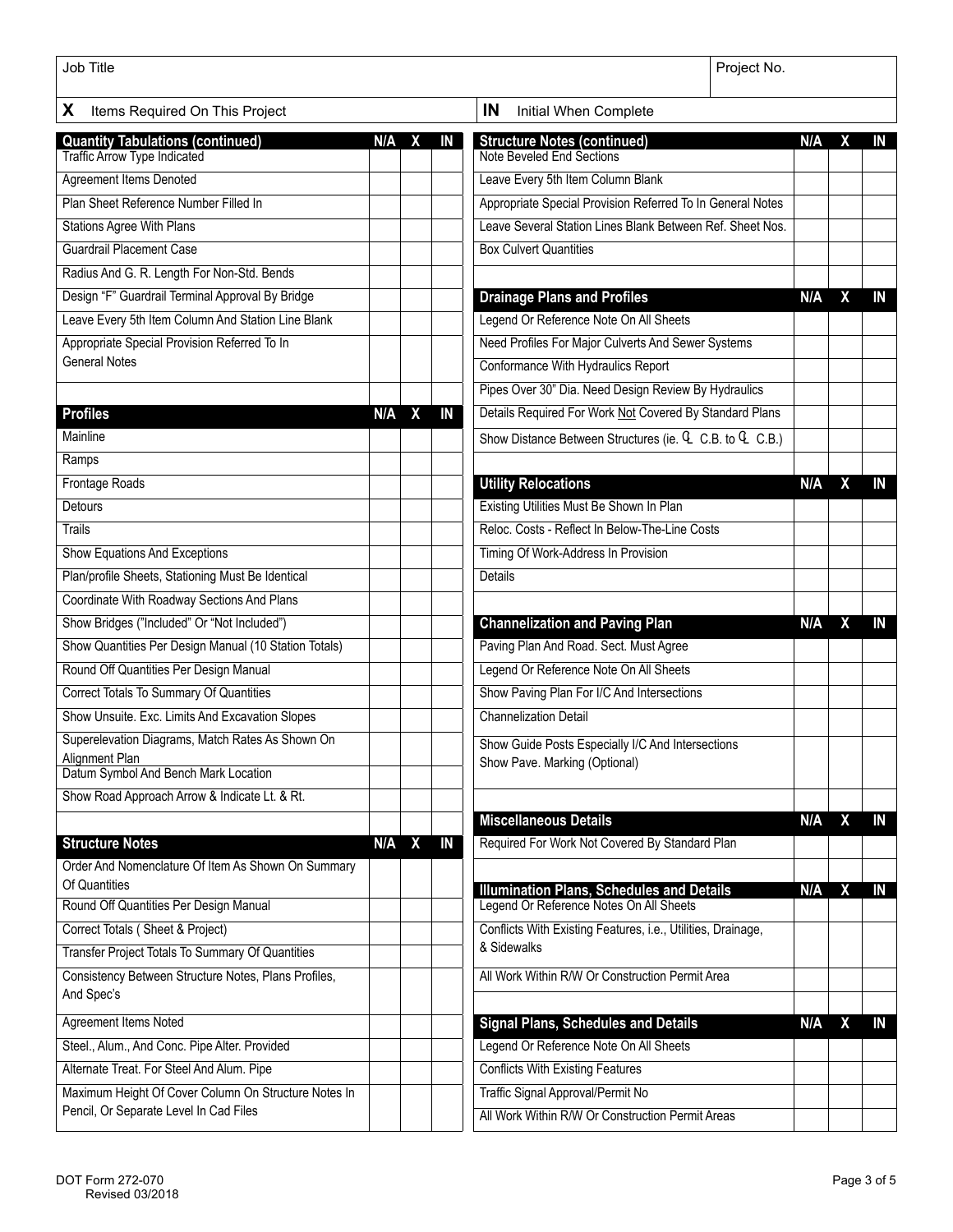| Job Title                                                                              |     |                         |                |     |                                                                                         |                                                                                                                                   | Project No.         |           |                               |                       |    |
|----------------------------------------------------------------------------------------|-----|-------------------------|----------------|-----|-----------------------------------------------------------------------------------------|-----------------------------------------------------------------------------------------------------------------------------------|---------------------|-----------|-------------------------------|-----------------------|----|
| X<br>Items Required On This Project                                                    |     |                         |                | IN  |                                                                                         | Initial When Complete                                                                                                             |                     |           |                               |                       |    |
| <b>Signing Plans and Sign Specifications</b><br>Legend Or Reference Note On All Sheets | N/A | $\mathbf{X}$            | IN             |     |                                                                                         | <b>Traffic Control Plans (continued)</b><br><b>Bid Items Required For:</b>                                                        |                     |           |                               |                       |    |
| Separate Set Of Plan Sheets For Construction Signing                                   |     |                         |                | N/A | X                                                                                       | IN                                                                                                                                | N/A<br>$\mathbf{x}$ | <b>IN</b> |                               |                       |    |
| Separate Plan Sheet Specification For Sign                                             |     |                         |                |     |                                                                                         | Change Mess Sign                                                                                                                  |                     |           | Sign Cover                    |                       |    |
| Removal/Relocation                                                                     |     |                         |                |     |                                                                                         | Chann. Devices                                                                                                                    |                     |           | Temp. Conc. Barr              |                       |    |
|                                                                                        |     |                         |                |     |                                                                                         | Const. Sign Class A                                                                                                               |                     |           | Temp. Illum. Sys.             |                       |    |
| <b>Signing Plans and Sign Specifications</b>                                           | N/A | $\overline{\mathbf{x}}$ | IN             |     |                                                                                         | Contr. Furn. Const. Sign                                                                                                          |                     |           | Temp. Impact Atten.           |                       |    |
| <b>Contour Grading Plan</b>                                                            |     |                         |                |     |                                                                                         | Contr. Piolt. Traff. Control                                                                                                      |                     |           | Temp. Inert. Barr. Config     |                       |    |
| <b>Planting Detail</b>                                                                 |     |                         |                |     |                                                                                         | Deline. Light                                                                                                                     |                     |           | Temp. Pave. Mark.             |                       |    |
| Approval From District Landscape                                                       |     |                         |                |     |                                                                                         | Emerg. Traff. Control                                                                                                             |                     |           | Temp. Sig. Sys.               |                       |    |
| Approval From Hq Landscape                                                             |     |                         |                |     |                                                                                         | Rem. Temp. Pave. Mark                                                                                                             |                     |           | <b>Traff. Control Labor</b>   |                       |    |
| <b>Wildflower Policy (Federal Aid Project)</b>                                         |     |                         |                |     |                                                                                         | Reset, Conc. Barr.                                                                                                                |                     |           |                               | Traff. Control Super. |    |
|                                                                                        |     |                         |                |     |                                                                                         | Reset. Deline. Light                                                                                                              |                     |           | <b>Traff. Control Vehicle</b> |                       |    |
| <b>Rest Areas</b>                                                                      |     | $N/A$ $X$               | $\overline{M}$ |     |                                                                                         | Reset Temp. Imp. Atten.                                                                                                           |                     |           | Traff, Safe, Drum             |                       |    |
|                                                                                        |     |                         |                |     |                                                                                         | Reset Temp. Inert. Barr                                                                                                           |                     |           | Type III Barr.                |                       |    |
|                                                                                        |     |                         |                |     |                                                                                         | Sequent. Arrow Sign                                                                                                               |                     |           |                               |                       |    |
| <b>Viewpoints</b>                                                                      | N/A | $\boldsymbol{X}$        | IN             |     |                                                                                         | <b>Signing Plans and Sign Specifications</b><br>Reasonable Quantities For Traffic Control Items - Send To                         |                     |           | N/A                           | х                     | IN |
|                                                                                        |     |                         |                |     |                                                                                         | Constr. Proj. Engr.'s For Approval                                                                                                |                     |           |                               |                       |    |
| Minor Structures (Ret. Wall)                                                           |     | N/A X                   | IN             |     |                                                                                         |                                                                                                                                   |                     |           |                               |                       |    |
| Quantities tabulated                                                                   |     |                         |                |     |                                                                                         | <b>Special Provisions</b>                                                                                                         |                     |           | N/A                           | X                     | IN |
|                                                                                        |     |                         |                |     |                                                                                         | Notice To All Planholders                                                                                                         |                     |           |                               |                       |    |
| <b>Building Plans, Schedules and Details</b>                                           | N/A | $\mathbf{X}$            | IN             |     | Table Of Contents - Computer Generated<br>Amendments And GSP's Arranged In Proper Order |                                                                                                                                   |                     |           |                               |                       |    |
| Any Building Being Constructed Will Require A Building Permit                          |     |                         |                |     |                                                                                         |                                                                                                                                   |                     |           |                               |                       |    |
|                                                                                        |     |                         |                |     |                                                                                         | Revisions To All Division 1 Specifications Approved                                                                               |                     |           |                               |                       |    |
|                                                                                        |     |                         |                |     |                                                                                         | Appendix prepared (Good Reproducible Copy)<br>Special Provisions For All Non-Standard Items Standard                              |                     |           |                               |                       |    |
| <b>Bridge Plan</b><br>Match Of Wingwalls To Walls On District PS&E                     |     | N/A X IN                |                |     |                                                                                         | Items Table Is A Guide To What Items Need Specials: Need                                                                          |                     |           |                               |                       |    |
| Items To Be Included On Plans                                                          |     |                         |                |     |                                                                                         | A Special Provision For Each Item That Appears On The<br>Summary Of Quantities That Is Not Covered In Standard                    |                     |           |                               |                       |    |
| <b>Gravel Backfill</b>                                                                 |     |                         |                |     | Specifications                                                                          |                                                                                                                                   |                     |           |                               |                       |    |
| Drainage                                                                               |     |                         |                |     |                                                                                         | Sales Tax Checked, Appropriate GSP Used                                                                                           |                     |           |                               |                       |    |
| Barrier                                                                                |     |                         |                |     |                                                                                         | Special Provision For Agree, Stipulation                                                                                          |                     |           |                               |                       |    |
| Approach Slabs                                                                         |     |                         |                |     |                                                                                         | Check Amendments And GSP's Against Up-to-date Index List                                                                          |                     |           |                               |                       |    |
| Slope Protection                                                                       |     |                         |                |     |                                                                                         | Any Fed. Money In A Proj. Requires All Fed Provision Per GSP Index                                                                |                     |           |                               |                       |    |
| <b>Conduit Runs</b>                                                                    |     |                         |                |     |                                                                                         | Prevention Of Environmental Pollution And Preservation Of Public<br>Natural Resources (HB 621) Environmental Regulations - Verify |                     |           |                               |                       |    |
| Aesthetic Appearance Of Bridge Connection To Barrier<br>Or Guardrail                   |     |                         |                |     | Correct For Location                                                                    |                                                                                                                                   |                     |           |                               |                       |    |
|                                                                                        |     |                         |                |     |                                                                                         | Obtain Copy Of Any New Ordinance And Get It Added To GSP's                                                                        |                     |           |                               |                       |    |
| Log Of Test Boring Prepared                                                            |     |                         |                |     |                                                                                         | Archeological, Paleontological                                                                                                    |                     |           |                               |                       |    |
| Profile, Alignment, And Station Match PS&E                                             |     |                         |                |     |                                                                                         | Wildlife, Fisheries And Pollution Regulations                                                                                     |                     |           |                               |                       |    |
|                                                                                        |     |                         |                |     |                                                                                         | Additonal Requirements Requested By F & W Etc., (From HPA, WPCP)                                                                  |                     |           |                               |                       |    |
| <b>Traffic Control Plans</b>                                                           |     | $N/A$ $X$               | IN             |     |                                                                                         | Expiration Date Of Permit And Work "Windows"                                                                                      |                     |           |                               |                       |    |
| Project Specific Traffic Control Plans                                                 |     |                         |                |     |                                                                                         | Trainees - Determined In Headquarters                                                                                             |                     |           |                               |                       |    |
| Detour Plan If Needed - May Require Agreements Through<br>Local Programs               |     |                         |                |     |                                                                                         | MBE Goal - Determined In Headquarters                                                                                             |                     |           |                               |                       |    |
|                                                                                        |     |                         |                |     | <b>RR Provisions</b>                                                                    |                                                                                                                                   |                     |           |                               |                       |    |
| Detour Sign Details                                                                    |     |                         |                |     |                                                                                         | Compare To Local Map To Find RR Lines                                                                                             |                     |           |                               |                       |    |